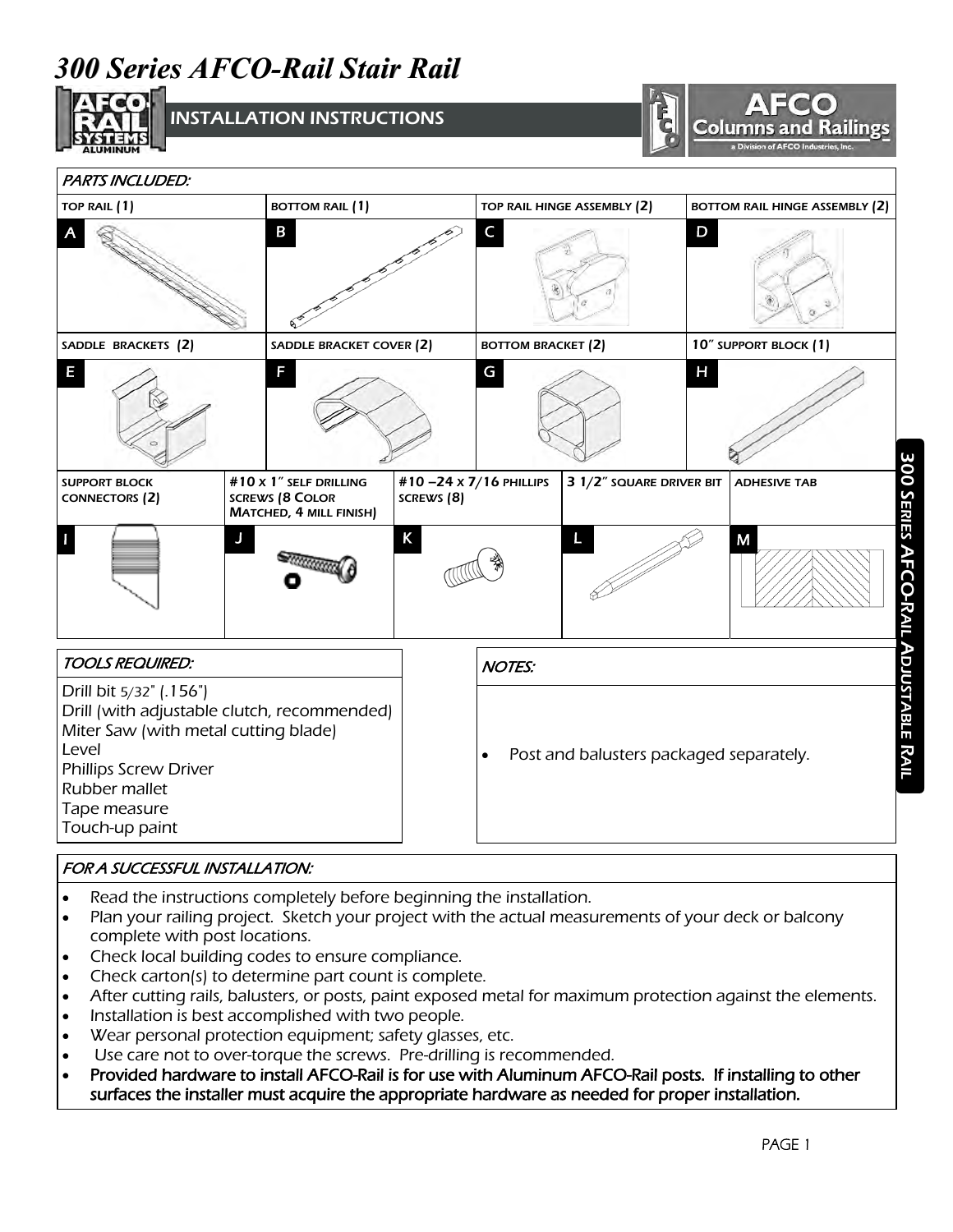### **INSTALLATION INSTRUCTIONS CONTINUED EXAMPLE 2 PAGE 2**

#### POSTS INSTALLATION:

1. Determine the location and position of the upper and lower post based on the project layout. Mark the desired location of the posts.

To ensure post location is compatible with railing prior to securing to the deck surface, place both posts in position, and lay the bottom rail along the stair from top to bottom adjacent to both post (see photo) . On the rail side of the post, measure up from the top of the rail and ensure there is a minimum of 34-1/2" for the 36" rail height and a minimum of 40-1/2" for the 42" rail height to the top of the post. Post location may have to be adjusted to ensure minimum is obtained. Repeat this step for the bottom post.

• For railing mounted 36" high use a 44" post at the bottom of the stairs.

• For railing mounted 42" high use a 54" post at the bottom of the stairs.

For a wooden deck position the post so the fasteners will go into the floor joists, and make sure the decking is firmly attached to the joists at the location of the posts. If necessary, use wood blocking as reinforcement underneath the decking where the posts are located.

Fasteners which hold the brackets to the surface should be able to secure to joist or reinforcement braces, into at least 3" of solid wood.

2. When the final position is determined for the post, mark the hole locations of the four 3/8" diameter mounting holes provided on the base and remove the post assembly. Drill the marked locations into the decking and reinforcement using the proper size drill required for the fasteners being used.

3. Remount the post assembly. Insert the appropriate fasteners then secure the base to the deck structure. Make certain the posts are plumb. If the post requires adjustment, add stainless steel washers under the base plate. Do not re-install the base post trim until step 2 of the rail installation.

Note: When installing AFCO- Rail Post onto treated wood surface, install the provided ACQ pad that is included in the post kit between the post base and the treated surface.

#### STAIR RAIL INSTALLATION:

1. Lay the Bottom Rail (B) on the stair from top to bottom and adjacent to the posts previously installed. Make a level reference mark with a pencil on the bracket side of both the upper and lower posts at the point where the top of the rail meets the post. Note: Illustration photo shown is the upper post.

2. Install the base post trim on both the upper and lower posts.

3. To mark the Top Rail Hinge Assembly (C) and the Bottom Rail Hinge Assembly (D) locations on the posts, measure up from the reference marks in Step 1 and mark the bracket side of the posts per the table below.

Note: Illustration photo shown is the upper post.

|          | Upper Post               |                | Lower Post        |                |  |
|----------|--------------------------|----------------|-------------------|----------------|--|
|          | <b>Bottom Rail Hinge</b> | Top Rail Hinge | Bottom Rail Hinge | Top Rail Hinge |  |
| 36' Rail |                          | 33"            | $1 - 1/2"$        | 34"            |  |
| 42" Rail |                          | 39"            | $1 - 1/2"$        | 40″            |  |







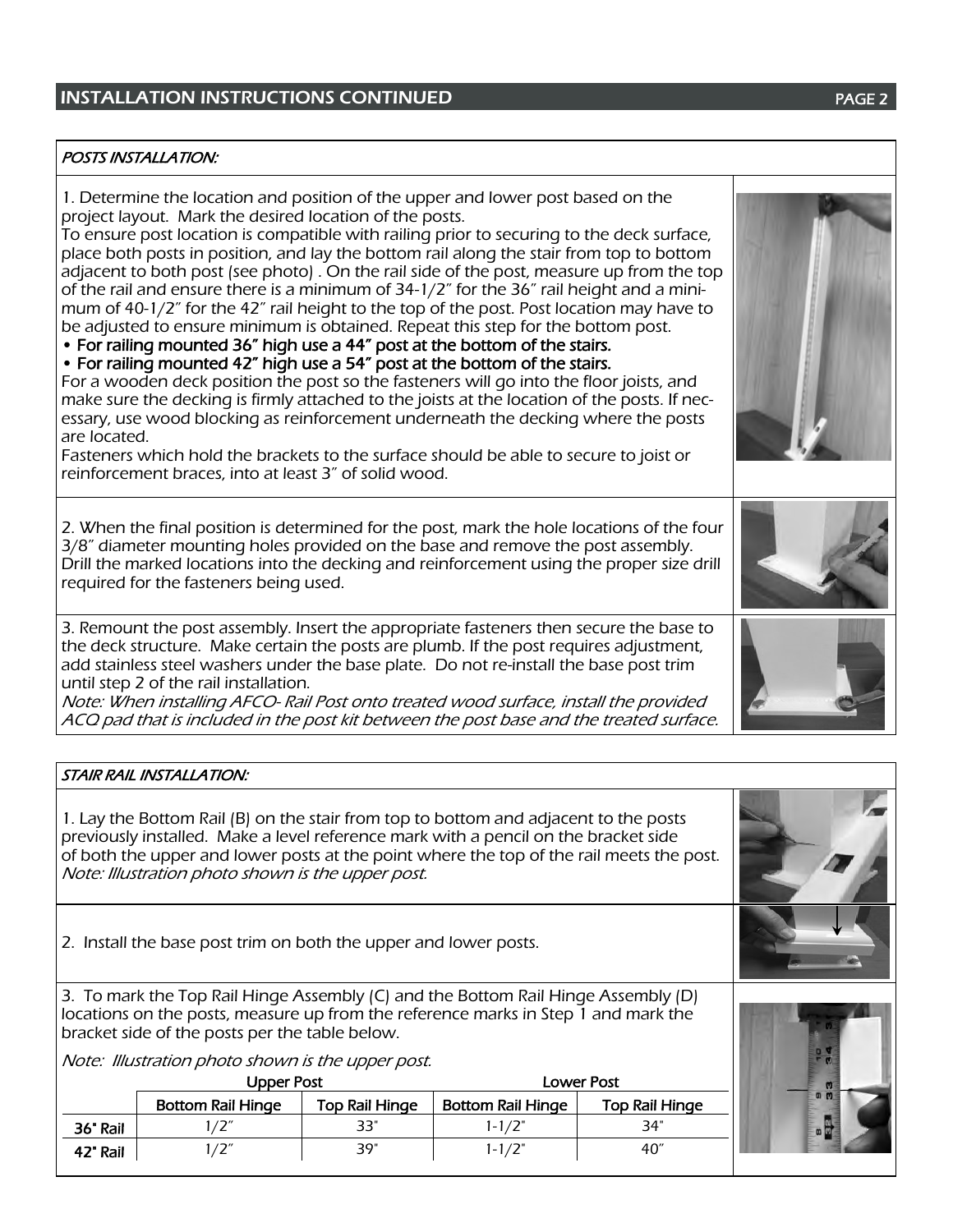### **INSTALLATION INSTRUCTIONS CONTINUED EXAMPLE 20 INSTALLATION INSTRUCTIONS**